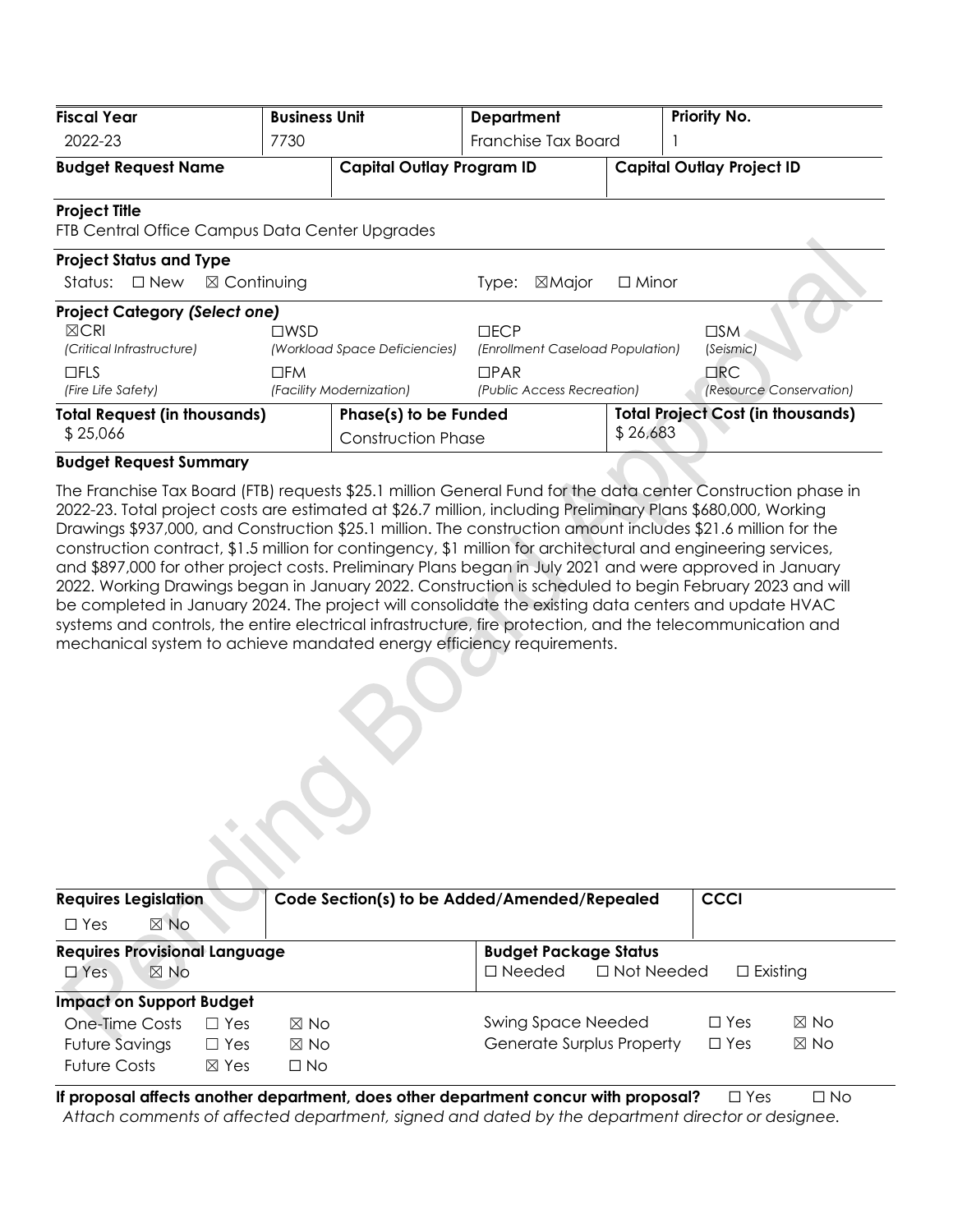# **STATE OF CALIFORNIA Capital Outlay Budget Change Proposal (COBCP) - Cover Sheet** DF-151 (REV 07/21)

| Prepared By                             | Date | <b>Reviewed By</b>                    | <b>Date</b> |  |
|-----------------------------------------|------|---------------------------------------|-------------|--|
| <b>Department Director</b>              | Date | <b>Agency Secretary</b>               | Date        |  |
|                                         |      | <b>Department of Finance Use Only</b> |             |  |
| <b>Principal Program Budget Analyst</b> |      | Date submitted to the Legislature     |             |  |
|                                         |      |                                       |             |  |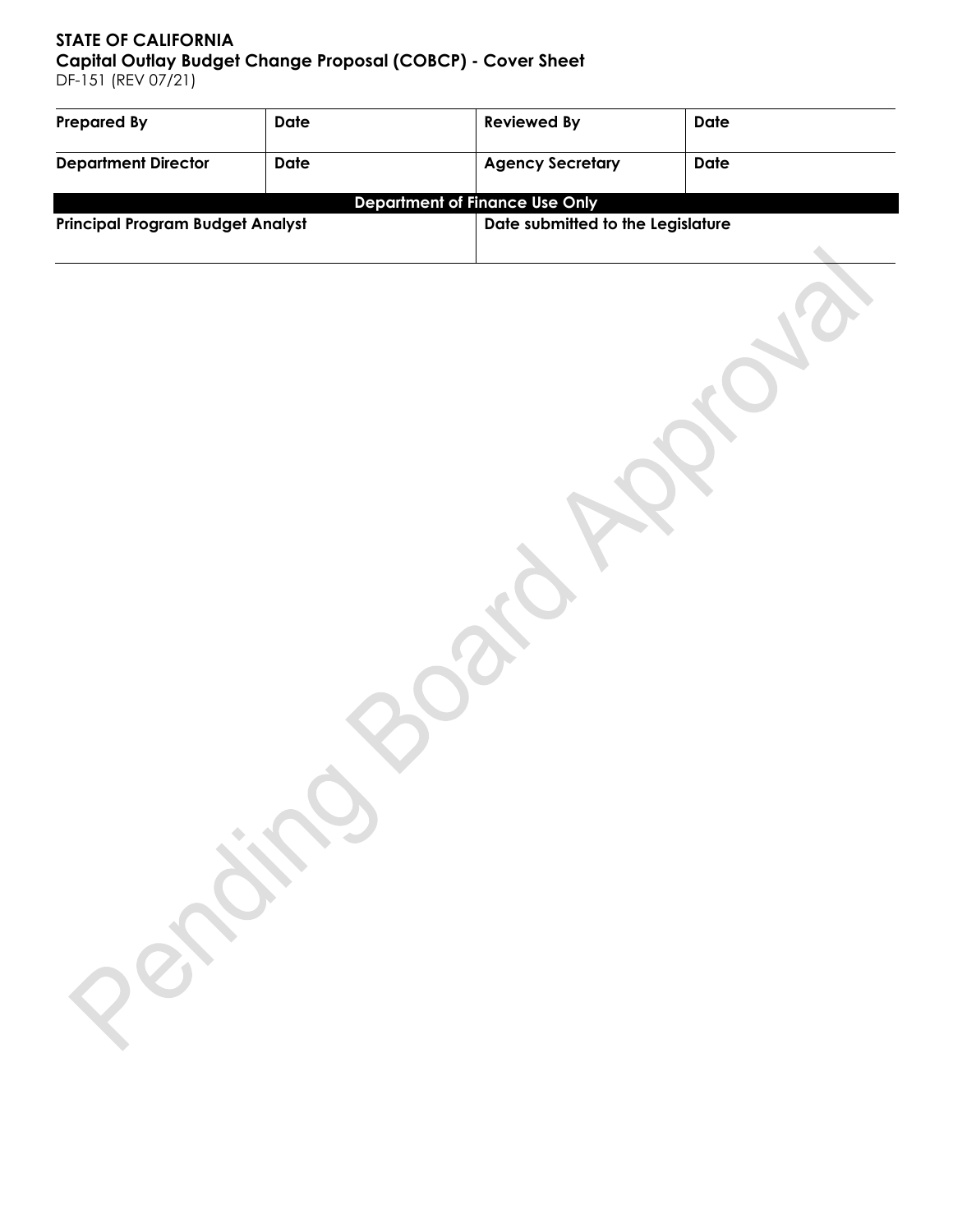# **A. COBCP Abstract:**

The Franchise Tax Board (FTB) requests \$25.1 million General Fund for the data center Construction phase in 2022-23. Total project costs are estimated at \$26.7 million, including Preliminary Plans \$680,000, Working Drawings \$937,000, and Construction \$25.1 million. The construction amount includes \$21.6 million for the construction contract, \$1.5 million for contingency, \$1 million for architectural and engineering services, and \$897,000 for other project costs. Preliminary Plans began in July 2021 and were approved in January 2022. Working Drawings began in January 2022. Construction is scheduled to begin February 2023 and will be completed in January 2024. The project will consolidate the existing data centers and update HVAC systems and controls, the entire electrical infrastructure, fire protection, and the telecommunication and mechanical system to achieve mandated energy efficiency requirements.

# **B. Purpose of the Project:**

FTB's data center is a 24 hours per day x 7 days per week, 365 days per year (24 x 7 x 365) operation that houses critical IT infrastructure allowing FTB to maintain day-to-day operations and generate revenue for the State of California. FTB currently maintains a Tier III equivalent data center (SAM Section 4982.1) that is housed in two locations in FTB's Central Office Campus in Sacramento. The 'Los Angeles Building Data Center' was commissioned in 1985 and the 'Sacramento Building Data Center' was commissioned in 2005. The total space of the two locations encompasses approximately 26,000 sf.

As a Tier III equivalent data center, FTB requires continuous, uninterrupted power and cooling. FTB data centers currently do not meet California executive orders and statewide energy efficiency mandates. Resources requested in this COBCP will allow FTB to comply with these standards.

#### **Problem**

 $\overline{a}$ 

The FTB Data Center houses critical IT infrastructure necessary for FTB to provide critical services to taxpayers. FTB's return and payment processing services strive for zero downtime because they are utilized by taxpayers and almost 6,000 FTB staff to process more than 25.9 million tax returns each year along with FTB compliance and service functions<sup>1</sup>. As a result of these efforts, the department is responsible for administering programs bringing in \$170.2 billion, 82 percent of the General Fund revenue[2](#page-2-1). In addition, FTB is responsible to administer other critical programs such as Healthcare Mandate, Earned Income Tax Credit (EITC), and non-tax debt collections.

#### **Inability to Meet Energy Efficiency Standards and Mandates**

As noted, FTB currently has two data centers on the Sacramento campus. As technology has advanced, equipment has become more efficient and requires a smaller footprint. As a result, much of the current raised floor space has become vacant creating an inefficient operating environment. These factors continue to impede FTB's efforts to meet the Governor's executive order and related statewide energy saving mandates. At this time, FTB needs to improve compliance in the following areas:

• Governor's Executive Order B-18-12, which requires State buildings to reduce grid based energy purchased by at least 20%.

<span id="page-2-0"></span><sup>&</sup>lt;sup>1</sup> The data tax return processed are based on 2020 Filing season.

<span id="page-2-1"></span><sup>2</sup> Revenue figures based on the 2020-21 Cash Report reported in the Department of Finance's July 2021 Finance Bulletin. Due to the filing extension of April 15, 2020 to July 2020, the total revenue collected was higher than previous years.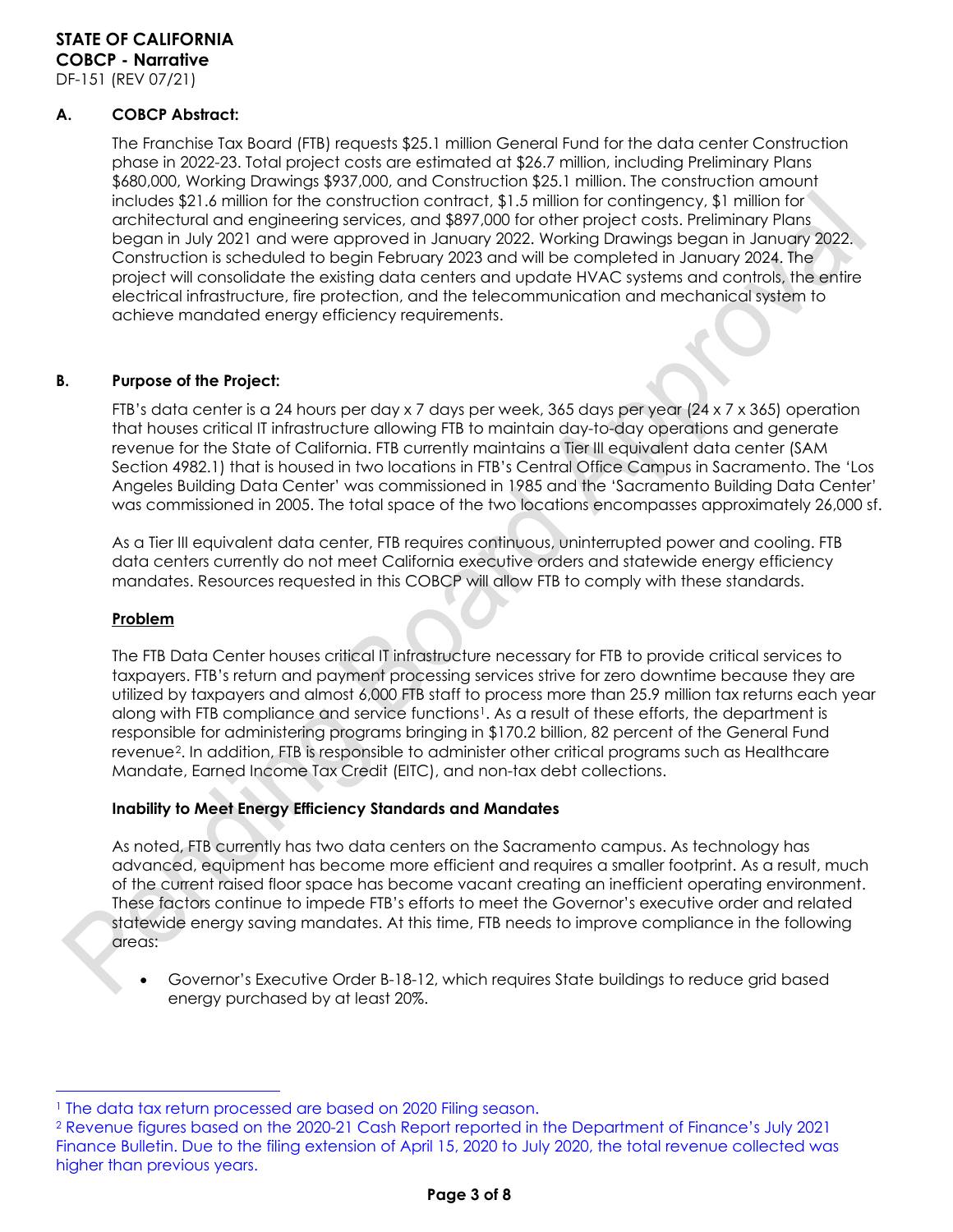- Management Memo 14-09, which requires that raised floor areas have a Power Usage Effectiveness (PUE) rating of 1.5 or less.
- IT Policy Letter 10-14, which requires that state data centers reduce their overall footprint by 50%.
- 2020 DGS Sustainability Roadmap which reduces grid based energy purchases and data centers must operate within ASHRAE standards.

### **Equipment in Existing Data Centers are End of Life**

In FTB's data centers, much of the equipment that supports the data centers is out of date and at or approaching end of life (EOL). EOL equipment is no longer supported by the manufacturer and presents a risk of failure to the department. The Los Angeles raised floor (LARF) infrastructure is 36 years old and the Sacramento raised floor (SARF) infrastructure is 16 years old. Neither have had any significant upgrades and both need to be refreshed. Since 2020, FTB experienced 22 incidents due to aging equipment. The impact to business was minimized by using manual workarounds. However, these incidents exposed risks associated with single points of failures (SPOF) and utilizing aging equipment.

### **Multiple Single Points of Failures in Existing Data Centers**

Beginning in 2014 to date, FTB has worked with the Department of General Services (DGS) and an Energy Service Company to perform an Investment Grade Audit (IGA) of FTB data centers. The IGA reported nine SPOFs in the aging infrastructure. An equipment failure at any one of the SPOFs could result in a catastrophic failure of services and a shutdown of the data center. This would severely compromise FTB's ability to assist taxpayers with addressing tax issues such as filing tax returns or paying tax liabilities which impacts FTB's ability to collect revenue supporting California's General Fund. Recovery from a failure event could also be difficult and costly depending on the type, location, and duration of the failure and the scope of impacted systems and data.

#### **Inability to Perform Routine Maintenance without Business Interruptions**

FTB's data centers require continuous, uninterrupted power and cooling throughout the year. This requirement presents challenges when DGS needs to perform routine maintenance on the power and cooling infrastructure. Currently, in order for DGS to maintain infrastructure that supports the data center's spaces, FTB is required to either shut down data center operations or enter into costly contracts for temporary power and cooling solutions to ensure that the data center equipment is not affected by power loss or overheating. Both of these solutions present unplanned costs and potential risks to operations. Since 2020, FTB has experienced 4 incidents related to power loss and overheating. Best industry practice indicates annual infrastructure maintenance is required to keep infrastructure properly maintained.

The data center must be upgraded to resolve these issues related to end of life equipment, single points of failure, and inability to easily maintain infrastructure. Failure to do so will impact FTB's ability to provide reliable and stable IT services to support taxpayer's needs.

# **Program Need**

In order to ensure that stable and reliable IT services are delivered to taxpayers, FTB requires uninterrupted data center operations that meet statewide energy mandates, and address current deficiencies related to aging equipment and SPOFs.

FTB needs to implement a series of modifications and upgrades designed to improve data center operation, reliability, and energy efficiency. These modification and upgrades include: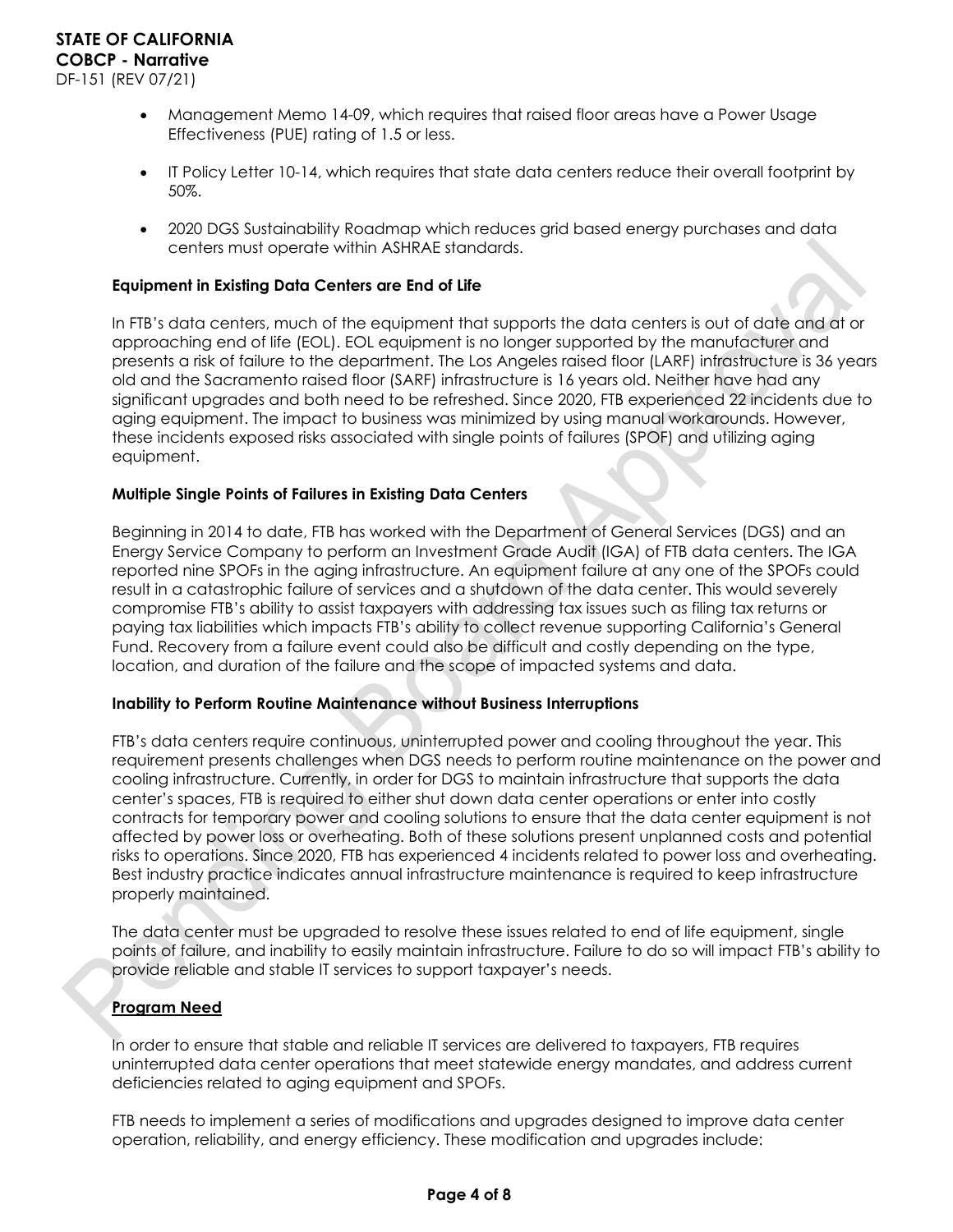- Redesign and consolidate the floor spaces to ensure optimal performance and energy efficiency.
- Refresh EOL equipment.
- Add redundant power and cooling systems achieving Tier III equivalency.
- Add energy efficiency measures including hot/cold aisles, lighting sensors, and efficient battery backups.
- Update physical security of the data center space.
- Add modern accessible environmental controls.
- Add dedicated utility electrical power to data center.
- Relocate warrantied IT equipment before and during the construction phase.

These upgrades will enable FTB to provide robust and reliable IT services critical to the delivery of essential government services; optimize energy efficiency to meet executive orders and statewide mandates; and provide maximum flexibility for ongoing maintenance with minimal disruption to operations.

### **C. Relationship to the Strategic Plan:**

This proposal supports FTB's Strategic Plan Strategic Goal #4 Operational Excellence, by modernizing our systems, hardware and software to ensure continuity of business operations. A stable and modern technology environment enables FTB to achieve its mission to help taxpayers file timely and accurate tax returns, and pay the correct amount to fund services critical to Californians. This effort also supports FTB's foundational principle to protect the privacy and security of data entrusted to us.

#### **Relationship to Statewide Mandates**

| <b>Mandates</b>         | Objective                                                                                           |
|-------------------------|-----------------------------------------------------------------------------------------------------|
| Executive Order B-18-12 | Ensure optimal performance and<br>energy efficiencies.                                              |
| Management Memo 14-09   |                                                                                                     |
| IT Policy Letter 10-14  | Reduce power consumption and<br>carbon footprint.                                                   |
|                         | Reduce grid based energy purchased<br>by at least 20%.                                              |
|                         | Achieve a power usage effectiveness<br>(PUE) of 1.5 or lower in raised floor<br>areas.              |
|                         | Move toward Zero Net Energy (NZE)<br>by reducing energy use as a<br>percentage of total site usage. |
|                         | Ensure FTB Data Center maintains its<br>Tier III-equivalent data center status.                     |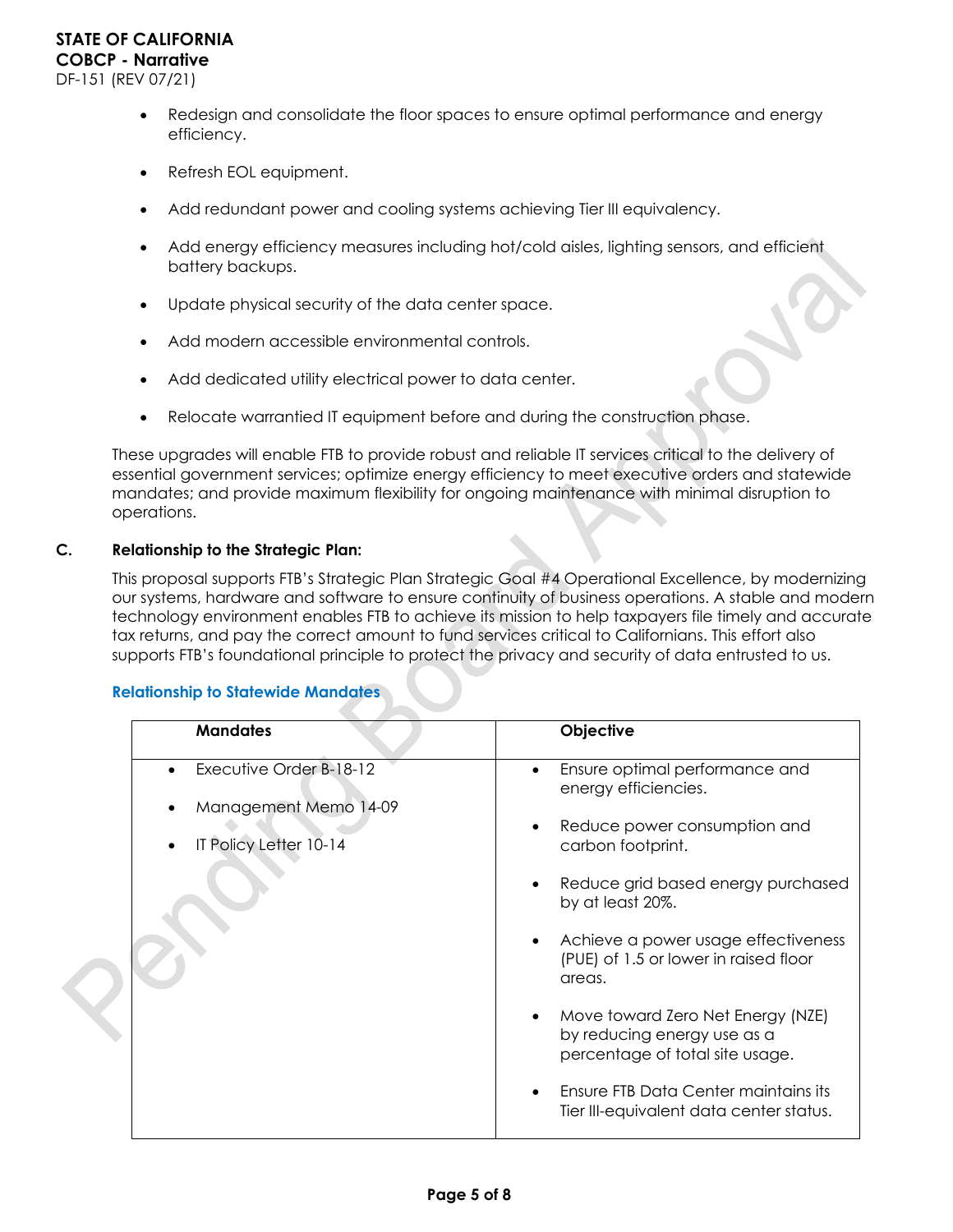| Maintain robust and reliable IT services<br>$\bullet$<br>critical to the delivery of essential<br>government services. |
|------------------------------------------------------------------------------------------------------------------------|
| Provide flexibility for ongoing<br>$\bullet$<br>maintenance with minimal disruption<br>to operations.                  |
| Improve physical security of the data<br>$\bullet$<br>center space.                                                    |

### **D. Alternatives:**

### 1. **Approval of Capital Outlay BCP request.**

- a. Scope This alternative will allow FTB to upgrade EOL equipment and consolidate FTB's two data centers into one redesigned energy efficient space with no SPOFs. Alternative 1 will take approximately 2 years to complete the Construction phase.
- b. Cost \$25,066,000
- c. Funding Source General Fund
- d. Program Benefits Addresses and mitigates risk of SPOFs, equipment failures and greatly increases energy efficiencies. FTB would be in compliance with Management Memo 14-09, bringing the PUE to 1.5 or less. In reducing the overall footprint of the data center, FTB would be in compliance with IT Policy Letter 10-14.
- e. Facility Management Benefits All new construction will meet current building codes and energy standards. Based on the 2020 Investment Grade Audit an estimated 37% reduction in energy consumption from the data center brings FTB in compliance with Executive Order B-18- 12. Increased ability to perform routine maintenance when needed because the data center is not reliant on campus power and cooling.
- f. Impact on Support Budget None

# **2. Replace aging data center equipment and consolidate data centers into a single existing space.**

a. Scope – This alternative replaces FTB's aging data center equipment and consolidates data center operations into a single existing space. Because of the limited scope, this alternative would be considered the first of multiple data center projects and additional costs will be necessary for subsequent phases to fully address ongoing risks and compliance issues.

Alternative 2 does not address critical SPOFs nor will it bring FTB into compliance with Executive Order B-18-12, Management Memo 14-09, and IT Policy Letter 10-14. As a result, FTB will continue to be at risk of operational disruptions caused by failures with shared building infrastructure and will require costly temporary power and cooling services in order for routine campus maintenance to occur without disrupting FTB operations.

Alternative 2 will take approximately 5 years for Phase 1 and an additional 5 years to complete subsequent phases (10 years total).It will result in multiple (6 to 10) anticipated and unavoidable disruptions to FTB operations while critical power and cooling components are replaced. This alternative will also be considered a temporary investment as subsequent projects will be necessary to achieve the remaining goals of Alternative 1, which include: redesign of the data center space to eliminate the SPOFs and improve energy efficiency.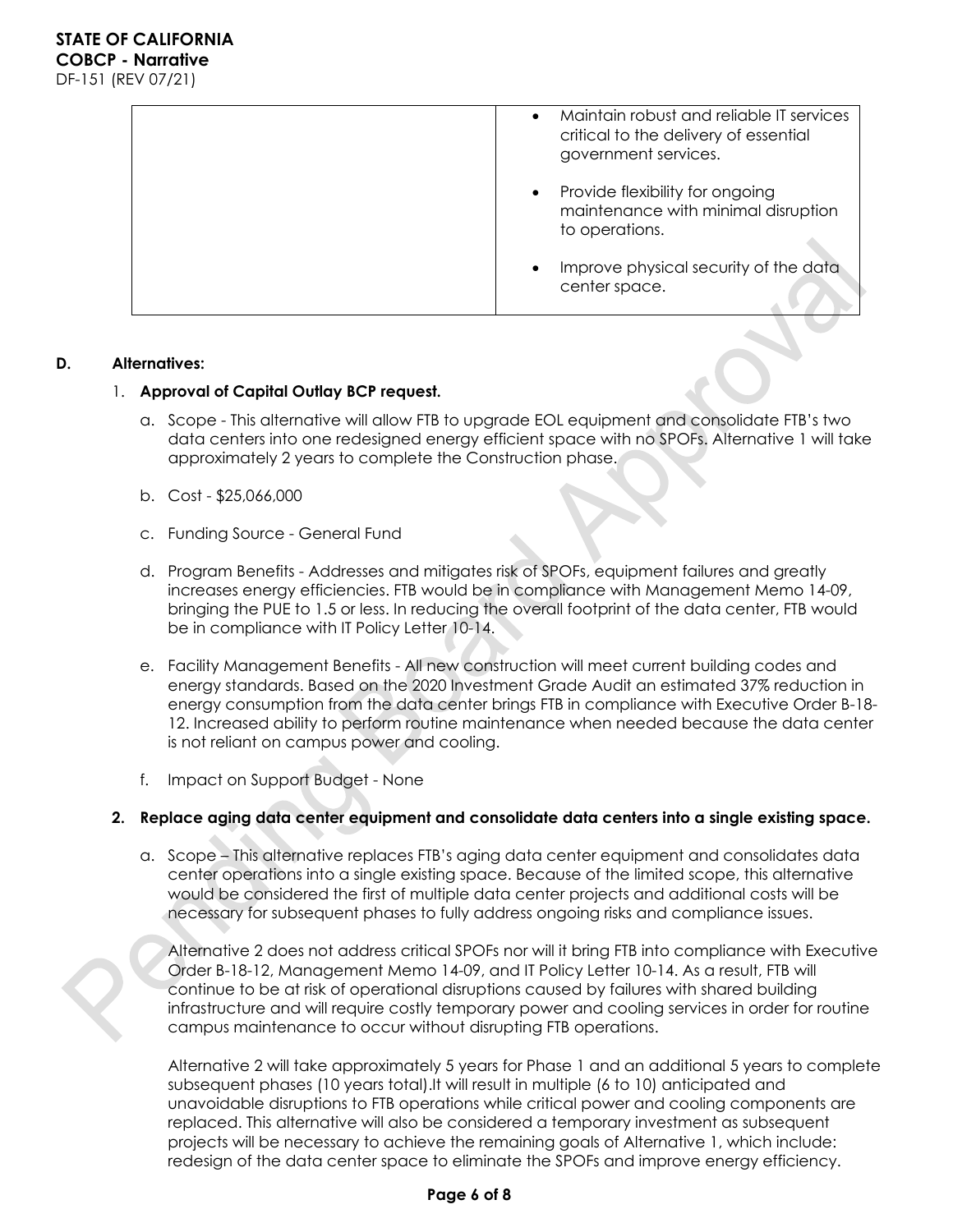- b. Cost Phase 1: \$8,000,000 (Additional cost for future phases: not yet costed)
- c. Funding Source General Fund
- d. Program Benefits Limited benefits including reduced risk of failure caused by aging equipment and reduction in square footage.
- e. Facility Management Benefits Minimizes initial construction costs.

#### **3. Do Not Approve the Request.**

By not approving this request, FTB runs the risk of experiencing a catastrophic equipment failure due to SPOFs and EOL equipment. If FTB were to experience a catastrophic failure, the department would not be able to continue revenue generating operations until the data center is brought back online. Routine maintenance on the building's power and cooling infrastructure would continue to be a challenge and FTB will need to obtain costly portable power and cooling prior to maintenance. FTB will also not be able to meet executive orders and statewide mandates related to energy efficiency.

In 2021-22, a May Revise letter was approved for the preliminary plans and working drawings of the data center project. By not approving the construction phase of the project, the working plans and drawings will become outdated and may require significant revisions to resume the project again in the future.

### **E. Recommended Solution:**

- Alternative 1- Approve full funding request to consolidate into one raised floor space, refreshing EOL equipment to eliminate all SPOFs. This alternative will bring FTB into compliance with executive orders and statewide energy efficiency mandates and reduce FTB's overall energy consumption.
- Scope FTB's data center operations are critical to the State of California. If FTB were to experience a disruption, even for a short duration, it would cause a major financial impact. With this in mind, the scope of the data center project is to ensure that FTB's core business functions remain operational. Alternative 1 mitigates the most risk to FTB's revenue generating operations thus helping to protect the state's general fund while achieving energy efficiency goals.
- Basis for Cost Information The estimated cost is based on a budget package prepared by DGS.
- Benefits of the Recommended Solution:
	- o Provides for continuity of operations for FTB and State of California by eliminating SPOFs and refreshing EOL equipment as identified in the IGA.
	- o Brings FTB into compliance with Management Memo 14-09 by greatly increasing energy efficiencies and reducing the PUE to 1.5 or less.
	- o Brings FTB into compliance with IT Policy Letter 10-14 by reducing the overall footprint of the data center.
	- o Brings FTB into compliance with Executive Order B-18-12 by providing an estimated 37% reduction in energy consumption from the data center.
	- o Increases ability to perform routine maintenance when needed because the data center is not reliant on campus power and cooling.